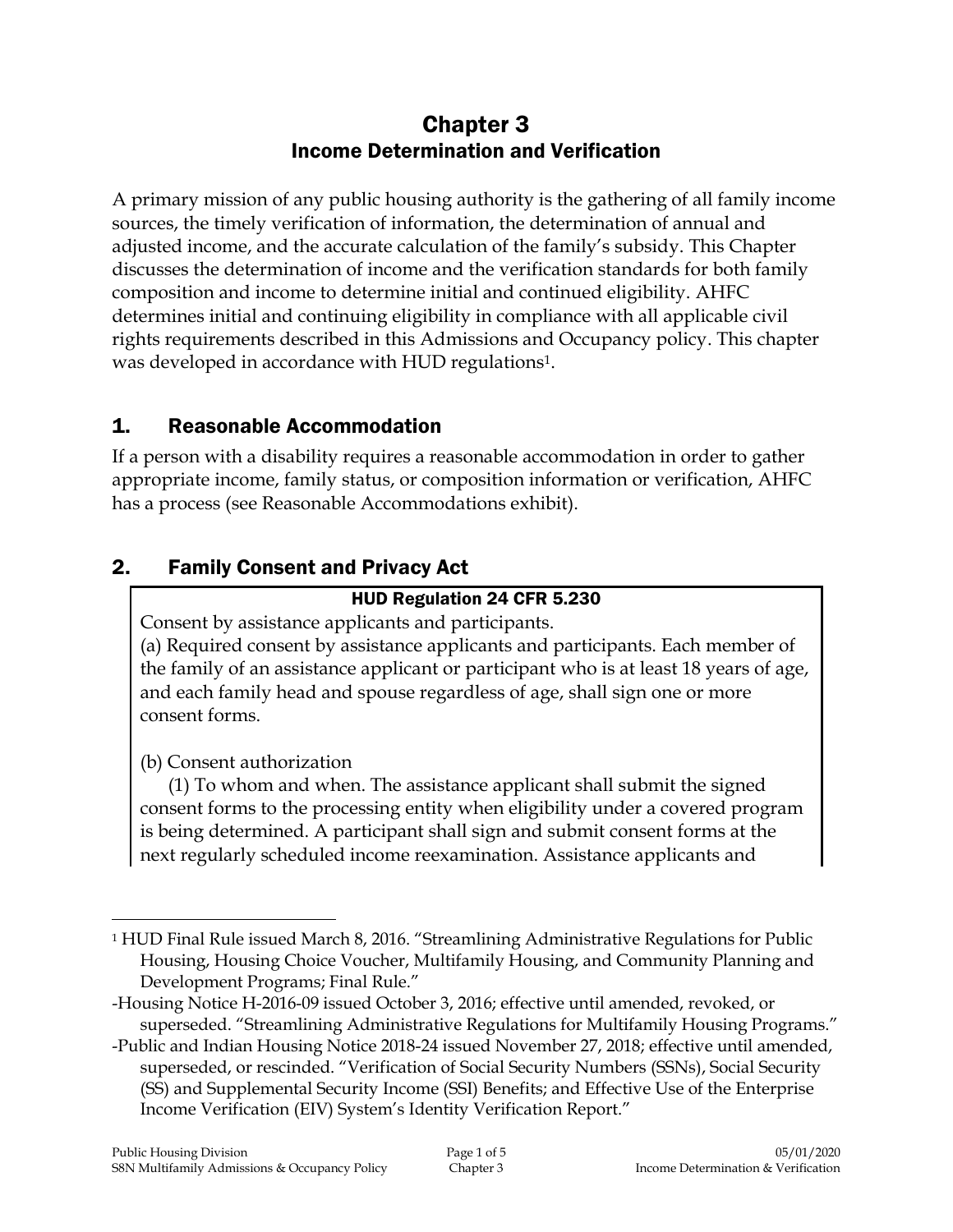participants shall be responsible for the signing and submitting of consent forms by each applicable family member.

(2) Subsequent consent forms—special cases. Participants are required to sign and submit consent forms at the next interim or regularly scheduled income reexamination under the following circumstances:

(i) When any person 18 years or older becomes a member of the family;

(ii) When a member of the family turns 18 years of age; and

(iii) As required by HUD or the PHA in administrative instructions.

### HUD Regulation 24 CFR 5.232

Penalties for failing to sign consent forms.

(a) Denial or termination of benefits. In accordance with the provisions governing the program involved, if the assistance applicant or participant, or any member of the assistance applicant's or participant's family, does not sign and submit the consent form as required in § 5.230, then:

(1) The processing entity shall deny assistance to and admission of an assistance applicant;

(2) Assistance to, and the tenancy of, a participant may be terminated.

### AHFC Policy

AHFC will obtain proper family consent forms and advise families of privacy rights prior to verification of income or family composition.

#### HUD Regulation 24 CFR 5.240

Family disclosure of income information to the responsible entity and verification.

(a) This section applies to families that reside in dwelling units with assistance under the public housing program, the Section 8 tenant-based assistance programs, or for which project-based assistance is provided under the Section 8, Section 202, or Section 811 program.

(b) The family must promptly furnish to the responsible entity any letter or other notice by HUD to a member of the family that provides information concerning the amount or verification of family income.

(c) The responsible entity must verify the accuracy of the income information received from the family, and change the amount of the total tenant payment, tenant rent or Section 8 housing assistance payment, or terminate assistance, as appropriate, based on such information.

# 3. Calculating Annual Income

A complete and in-depth discussion of included and excluded income is found in the Annual Income Determination and Adjusted Annual Income Determination exhibits.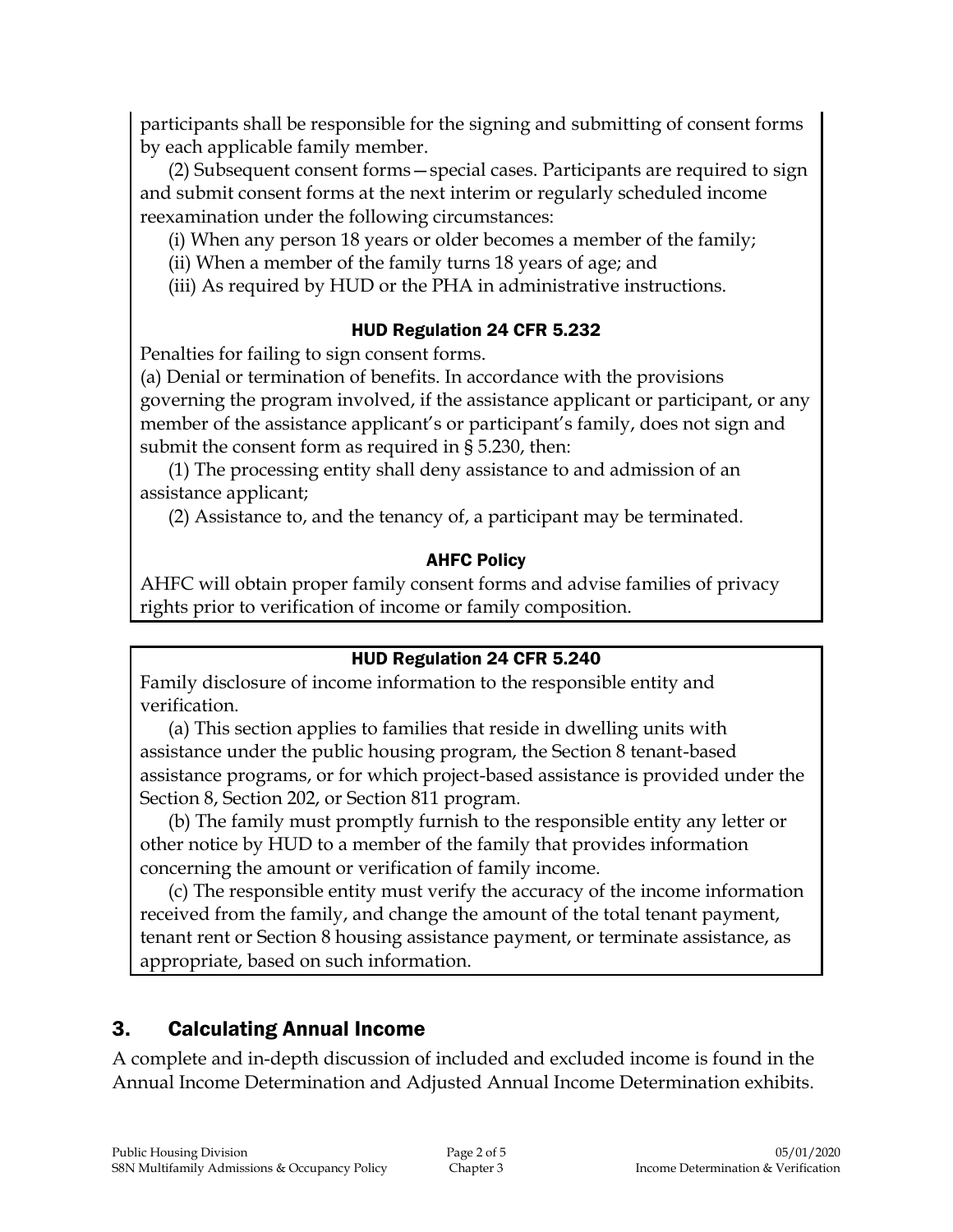AHFC has established a Minimum Income Threshold to be \$5,000 per family per year. This threshold applies to income for both applicant and participant families. Families declaring an annual income less than \$5,000 will pay the greater of the calculation method or the AHFC Minimum Rent.

- $\triangleright$  See the Examinations and Interviews chapter for the required minimum rent.
- $\triangleright$  Families subject to the minimum rent that are unable to pay may request an exception. See Minimum Rent Exemption exhibit.

# 4. Verifications

### HUD Regulation 24 CFR 5.233(a)

Mandated use of HUD's Enterprise Income Verification (EIV) System. (2) Processing entities must use HUD's EIV system in its entirety:

(i) As a third party source to verify tenant employment and income information during mandatory reexaminations or recertifications of family composition and income, in accordance with §5.236, and administrative guidance issued by HUD; and

(ii) To reduce administrative and subsidy payment errors in accordance with HUD administrative guidance.

### HUD Regulation 24 CFR 880.601(b)

Management and maintenance. The owner is responsible for all management functions, including determining eligibility of applicants, selection of tenants, reexamination and verification of family income and composition, determination of family rent (total tenant payment, tenant rent and utility reimbursement), collection of rent, termination of tenancy and eviction, and performance of all repair and maintenance functions (including ordinary and extraordinary maintenance), and replacement of capital items.

# 4.A Family Income

Verification of income is required at the initial, regular, and interim examinations. AHFC must acquire sufficient documentation to prove the amount and frequency of all earned and unearned family income for:

- $\triangleright$  Annual family income
- $\triangleright$  Expenses related to deductions from annual income
- $\triangleright$  Any other factors affecting the determination of annual income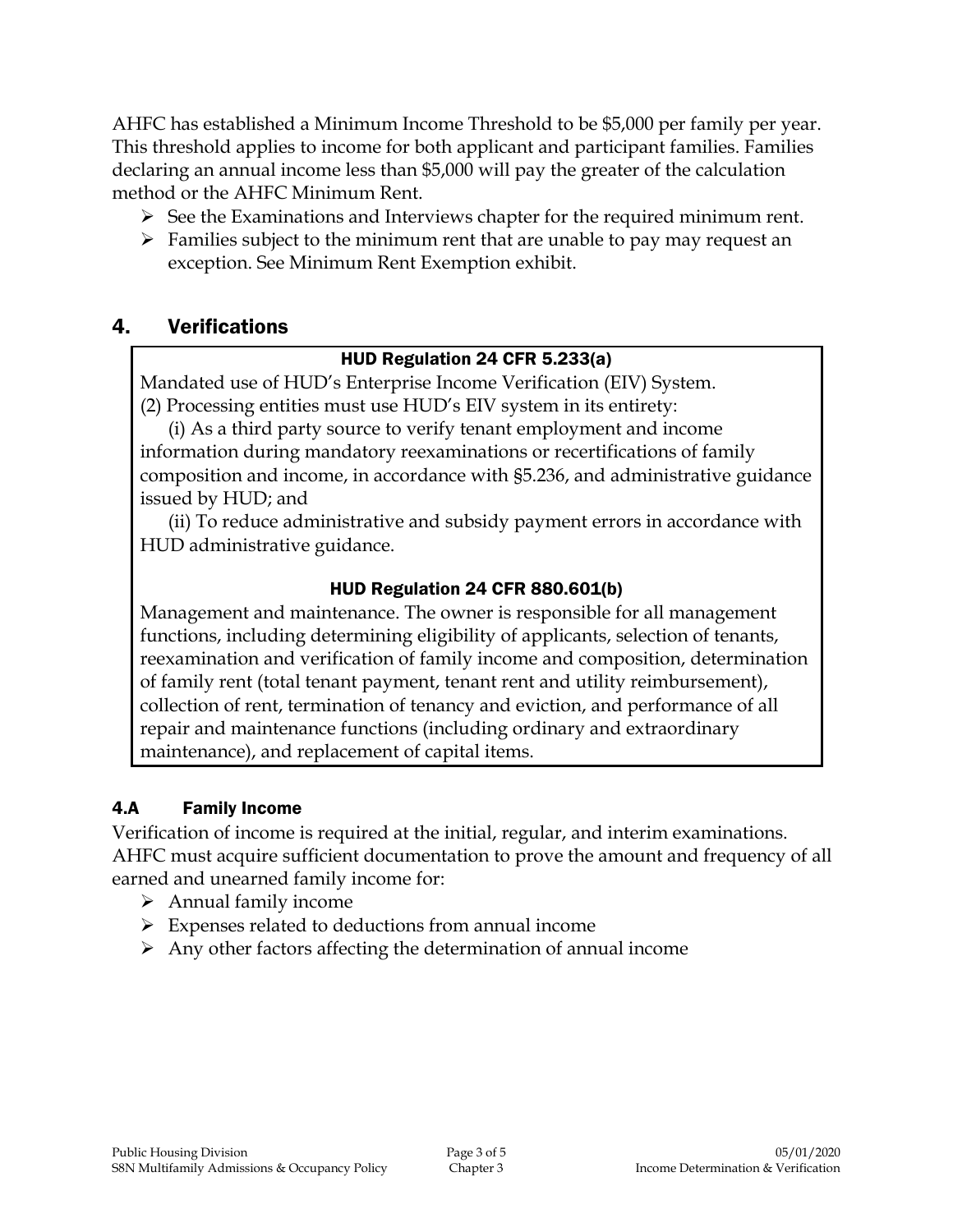- 1. When an interim reexamination is conducted, AHFC will verify and update only those elements reported to have changed.
- 2. When an income source may be partially excluded, third-party verification is required to determine the full income.
- 3. When an income source is fully excluded, no verification is required.

HUD has established an income verification hierarchy. See the Verification Hierarchy exhibit.

### 4.B Family Status

### AHFC Policy

Each family determines the members of its household. The family will self-certify family composition by signatures of all adult family members on required documents. Family and composition status will be updated and verified as necessary.

# 4.B.1. Adult Proof of Identity

AHFC requires all adult applicants/participants to furnish picture verification of legal identity.

### 4.B.2. Citizenship

See the Meet Citizenship Requirements exhibit to verify citizenship status for each family member.

# 4.B.3. Disabled Person

Persons may verify their status as a person with a disability for purposes of allowances or deductions from income or for reasonable accommodation.

# 4.B.4. Elderly or Near Elderly Person

To qualify, a person must submit proof of their age.

# 4.B.5. Live-In Aide

See the Live-In Aide exhibit for live-in aide documentation and verification procedures.

# 4.B.6. Minors – Custody

Each family must document the custody of minors in the household. For assisted households with dual custody of children, children may only be claimed as dependents in **one assisted** household. Families must determine which household will claim both the income and deductions for the children; the children **may not** be posted in two households. AHFC will evaluate these situations on a case-by-case basis.